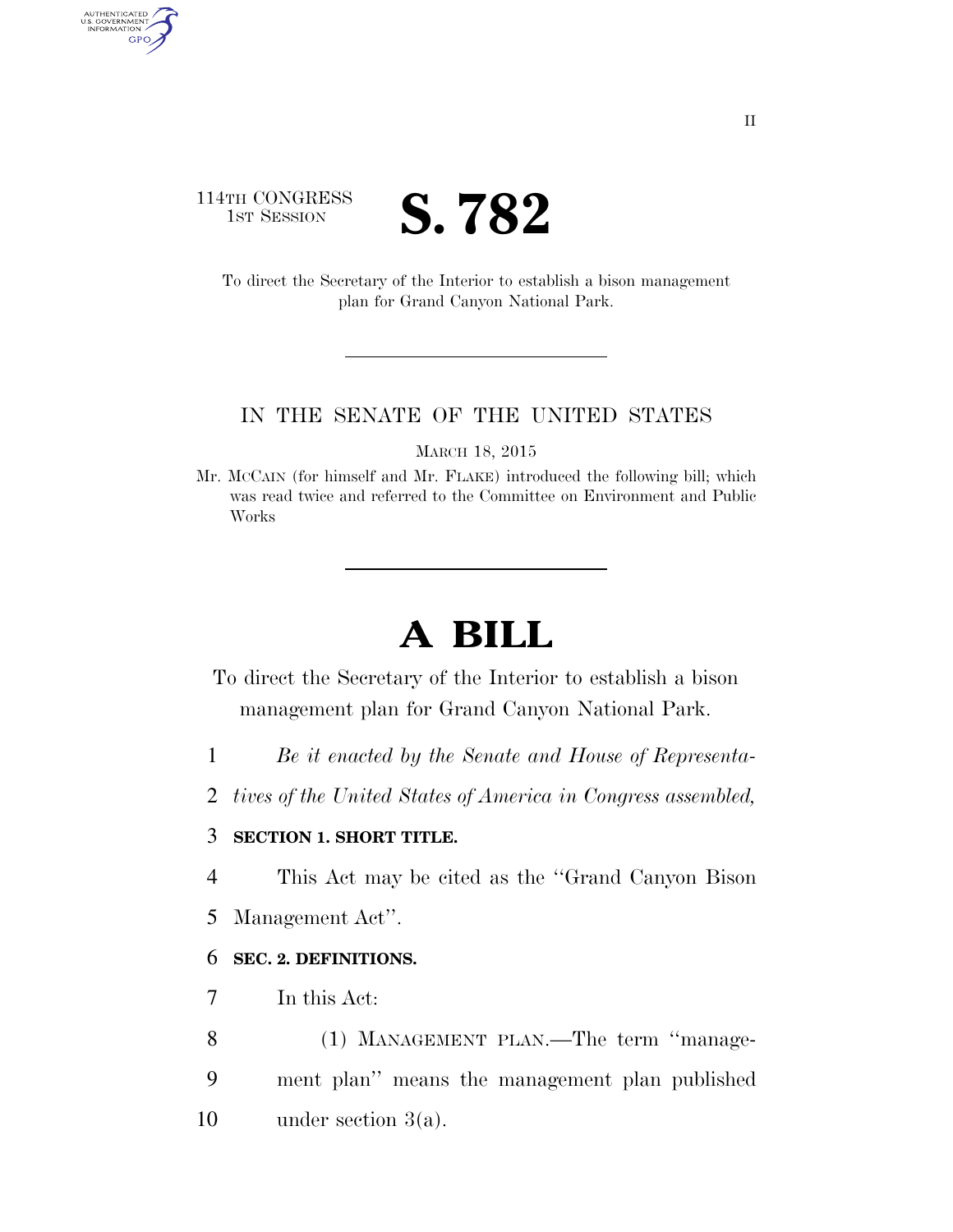| $\mathbf{1}$   | (2) PARK.—The term "Park" means the Grand                   |
|----------------|-------------------------------------------------------------|
| $\overline{2}$ | Canyon National Park.                                       |
| 3              | (3) SECRETARY.—The term "Secretary" means                   |
| $\overline{4}$ | the Secretary of the Interior.                              |
| 5              | (4) SKILLED PUBLIC VOLUNTEER.—The term                      |
| 6              | "skilled public volunteer" means an individual who          |
| 7              | possesses-                                                  |
| 8              | $(A)$ a valid hunting license issued by the                 |
| 9              | State of Arizona; and                                       |
| 10             | (B) such other qualifications as the Sec-                   |
| 11             | retary may require, after consultation with the             |
| 12             | Arizona Game and Fish Commission.                           |
|                |                                                             |
| 13             | SEC. 3. BISON MANAGEMENT PLAN FOR GRAND CANYON              |
| 14             | NATIONAL PARK.                                              |
| 15             | (a) PUBLICATION OF PLAN.—Not later than 180                 |
| 16             | days after the date of enactment of this Act, the Secretary |
| 17             | shall publish a management plan to reduce, through hu-      |
| 18             | mane lethal culling by skilled public volunteers and by     |
| 19             | other nonlethal means, the population of bison in the Park  |
| 20             | that the Secretary determines are detrimental to the use    |
| 21             | of the Park.                                                |
| 22             | (b) REMOVAL OF ANIMAL.—Notwithstanding section              |
| 23             | 4 of the Act of March 2, 1929 (16 U.S.C. 198c), or any      |

move a full bison harvested from the Park.